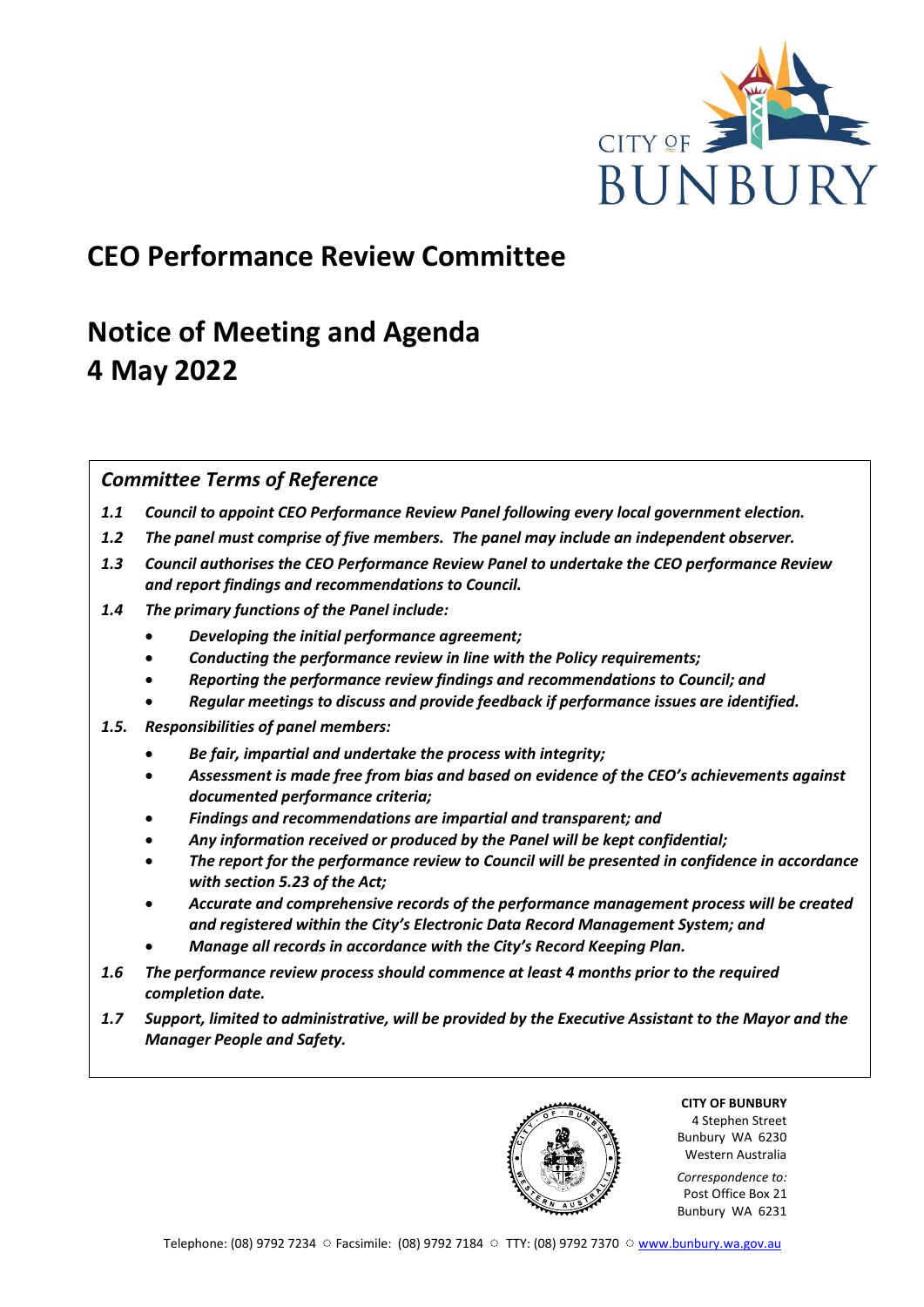

## **CEO Performance Review Panel Notice of Meeting**

Dear Committee Members

The next Ordinary Meeting of the CEO Performance Review Panel will be held in the Mayor's Office, 2-4 Stephen Street, Bunbury on Wednesday, 4 May 2022 at 4.00pm.

Signed: **Leanne French Senior Governance and Risk Officer**

| Agenda     |  |
|------------|--|
| 4 May 2022 |  |

*Committee Members:*

| <b>Member Name</b>               | <b>Representing</b> |
|----------------------------------|---------------------|
| Mayor Jaysen Miguel              | City of Bunbury     |
| Councillor Karen Steele          | City of Bunbury     |
| <b>Councillor Cheryl Kozisek</b> | City of Bunbury     |
| <b>Councillor Marina Quain</b>   | City of Bunbury     |
| <b>Councillor Kris Plumb</b>     | City of Bunbury     |
| Councillor Gabi Ghasseb          | City of Bunbury     |

*Ex-officio Members (non-voting):*

| l Member Name  | Representing |
|----------------|--------------|
| Mr Mal Osborne | CEO          |

## *Support Staff:*

| <b>Name</b>       | <b>Title</b>                         |
|-------------------|--------------------------------------|
| Mrs Leanne French | Senior Governance and Risk Officer   |
| Mr Jordan Hunt    | Team Leader Projects and Performance |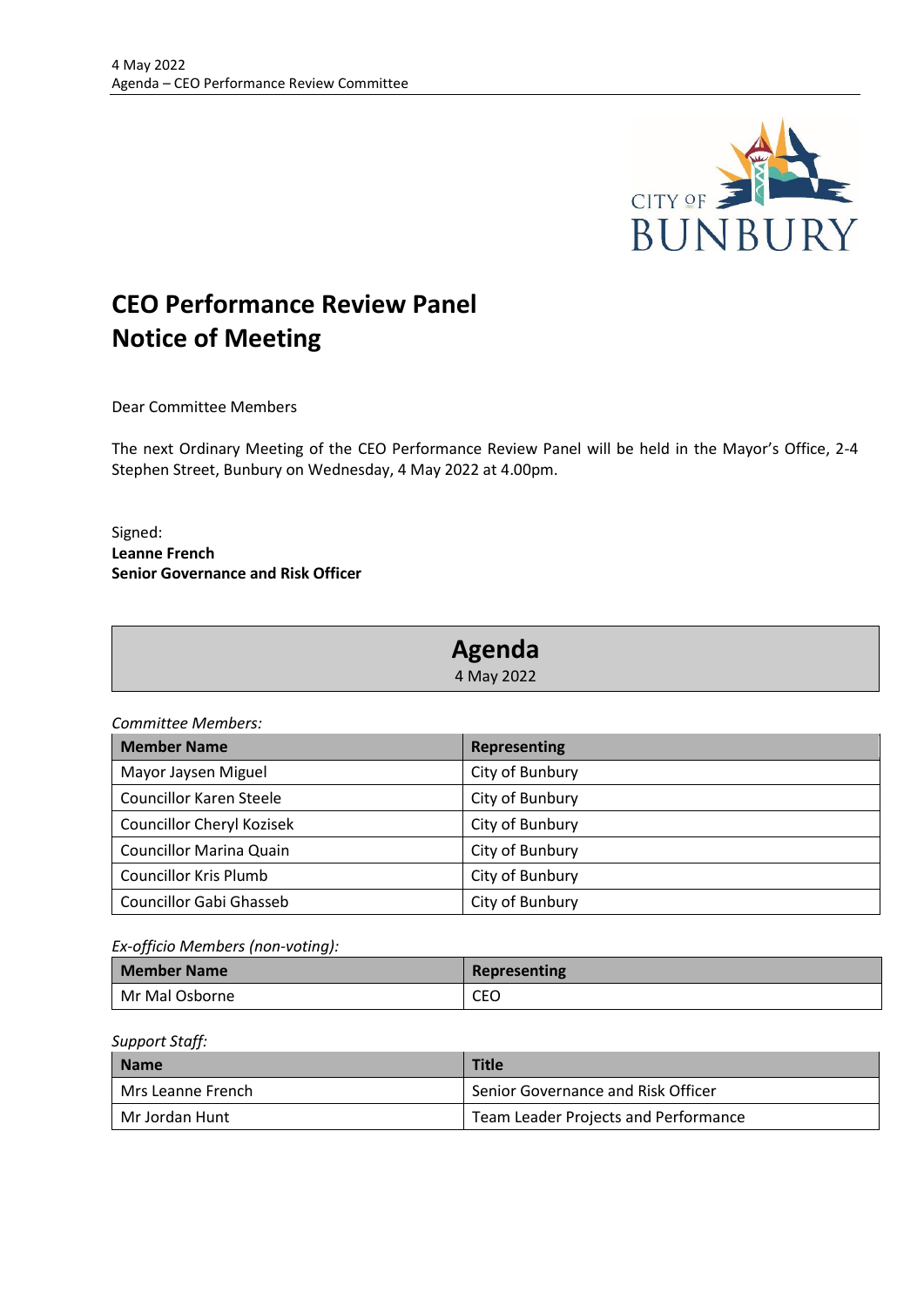# Table of Contents

| <b>Item No</b> |            | Subject | Page No. |
|----------------|------------|---------|----------|
| 1.             |            |         |          |
| 2.             |            |         |          |
| 3.             |            |         |          |
| 4.             |            |         |          |
|                | 4.1<br>4.2 |         |          |
| 5.             |            |         |          |
| 6.             |            |         |          |
| 7.             |            |         |          |
| 8.             |            |         |          |
|                | 8.1<br>8.2 |         |          |
| 9.             |            |         |          |
|                | 9.1<br>9.2 |         |          |
| 10.            |            |         |          |
| 11.            |            |         |          |
| 12.            |            |         |          |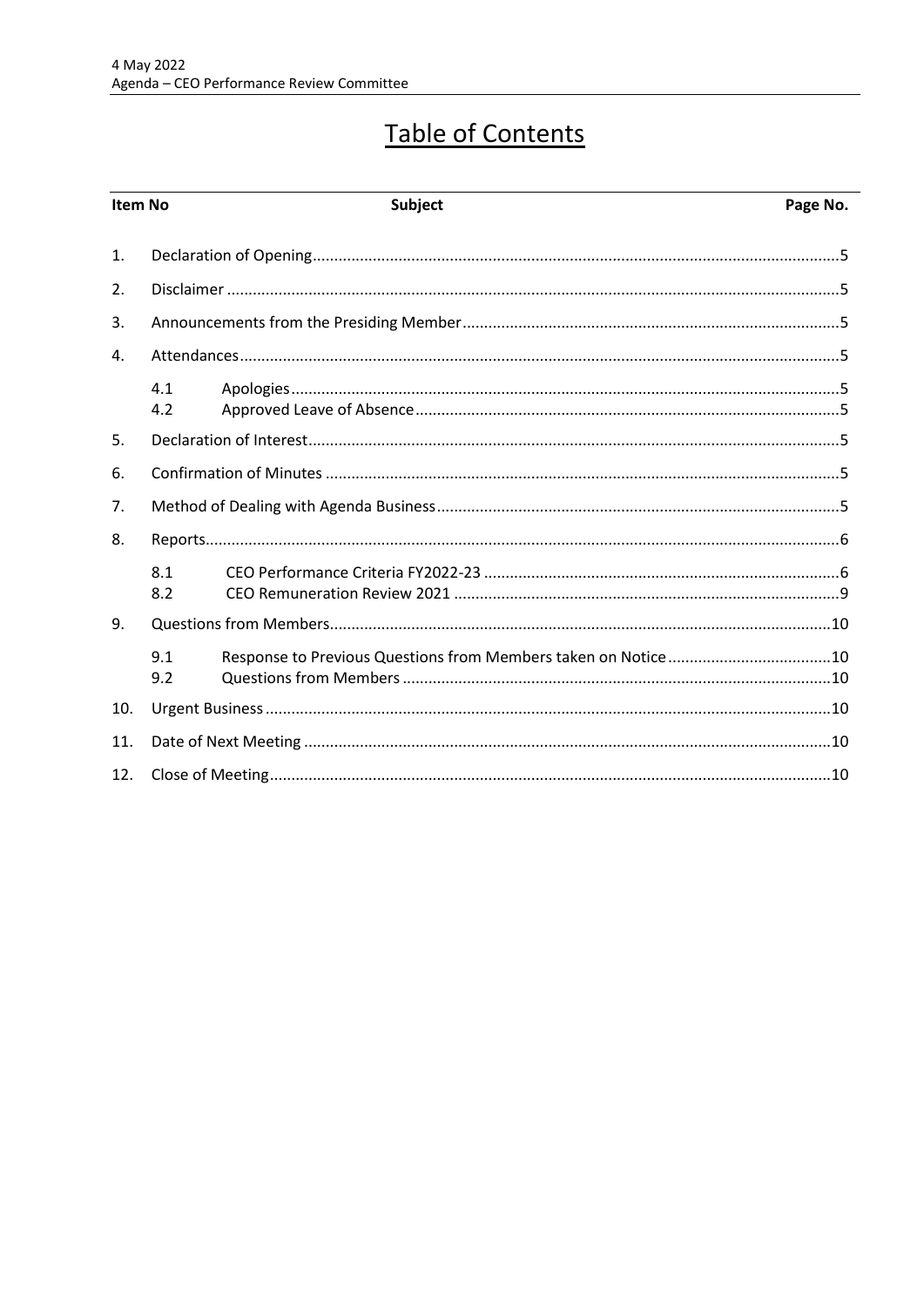## **Acknowledgement of Country**

We acknowledge the Traditional Custodians of this land, the Wardandi Noongar people, and pay our respects to Elders past, present and future.

## **Vision**

Bunbury: welcoming and full of opportunities.

## **Organisational Values**

## #WEARECOB

|                         | We are one team                                    |  |
|-------------------------|----------------------------------------------------|--|
|                         | We keep each other safe                            |  |
| <b>WE ARE COMMUNITY</b> | We display empathy and respect                     |  |
|                         | We have fun and celebrate our successes            |  |
|                         | We work together to achieve great outcomes         |  |
|                         | We are open to opportunities                       |  |
|                         | We actively listen and think things through        |  |
| <b>WE ARE OPEN</b>      | We are inclusive and treat everyone equally        |  |
|                         | We are honest and open in our communications       |  |
|                         | We are open to feedback to improve our performance |  |
|                         | We lead the change, we own it                      |  |
|                         | We trust and empower each other                    |  |
| <b>WE ARE BRAVE</b>     | We have the difficult conversations early          |  |
|                         | We hold ourselves to the highest standard          |  |
|                         | We have the courage to improve and simplify        |  |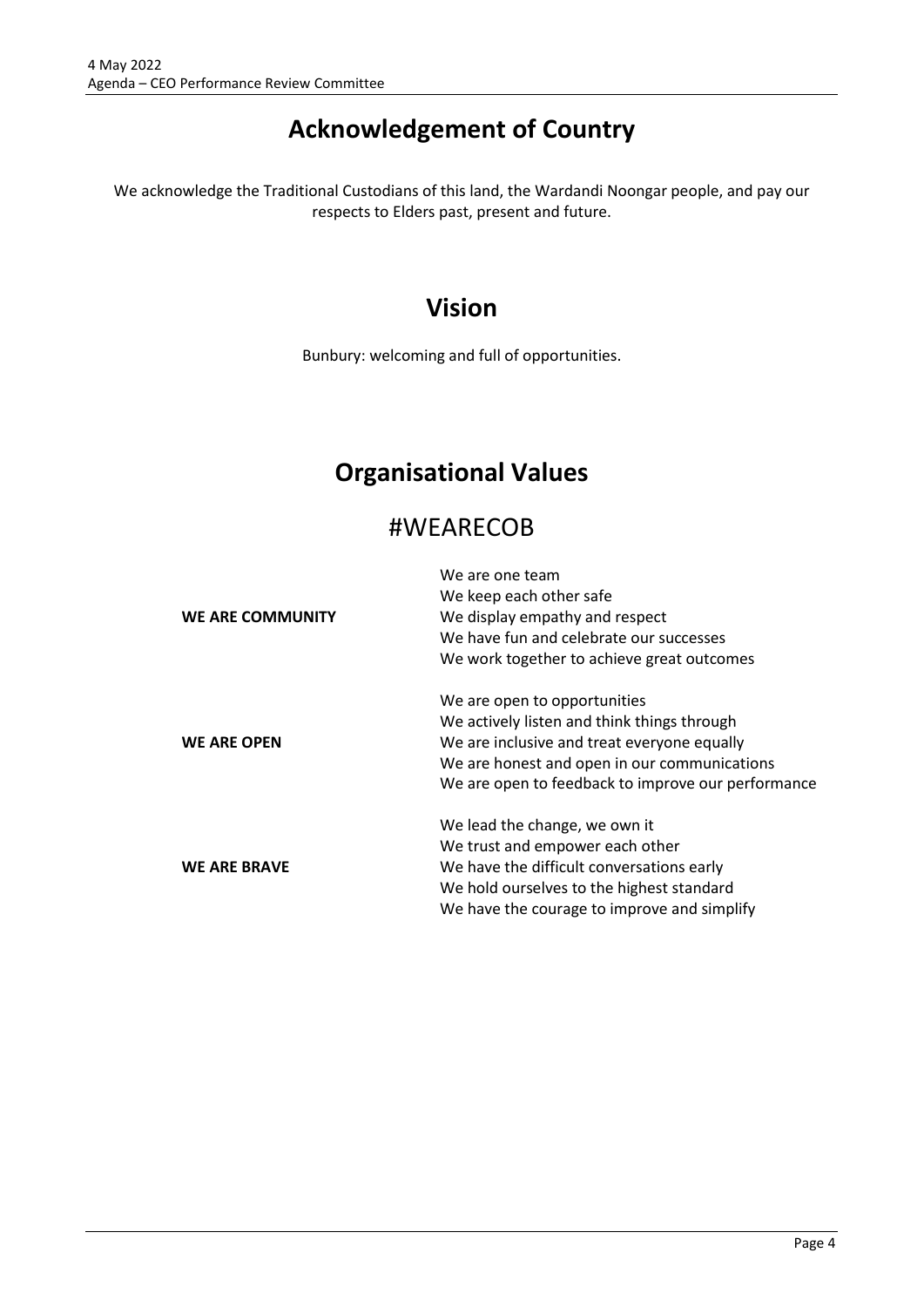## <span id="page-4-0"></span>**1. Declaration of Opening**

## <span id="page-4-1"></span>**2. Disclaimer**

Not applicable to this committee.

## <span id="page-4-2"></span>**3. Announcements from the Presiding Member**

## <span id="page-4-4"></span><span id="page-4-3"></span>**4. Attendances**

- *4.1 Apologies*
- <span id="page-4-5"></span>*4.2 Approved Leave of Absence*

## <span id="page-4-6"></span>**5. Declaration of Interest**

IMPORTANT: Committee members to complete a "Disclosure of Interest" form for each item on the agenda in which they wish to disclose a financial/proximity/impartiality interest. They should give the form to the Presiding Member before the meeting commences. After the meeting, the form is to be forwarded to the Administration Services Section for inclusion in the Corporate Financial Disclosures Register.

Mr Mal Osborne, Chief Executive Officer, holds the position of Chief Executive Officer and therefore declares a financial interest in item 8.2.

## <span id="page-4-7"></span>**6. Confirmation of Minutes**

Committee Decision: Moved \_\_\_\_\_\_\_\_\_\_\_ Seconded \_\_\_\_\_\_\_\_\_\_

1. The minutes of the CEO Performance Review Panel meeting held on 20 December 2021 are confirmed as a true and accurate record.

CARRIED/LOST

## <span id="page-4-8"></span>**7. Method of Dealing with Agenda Business**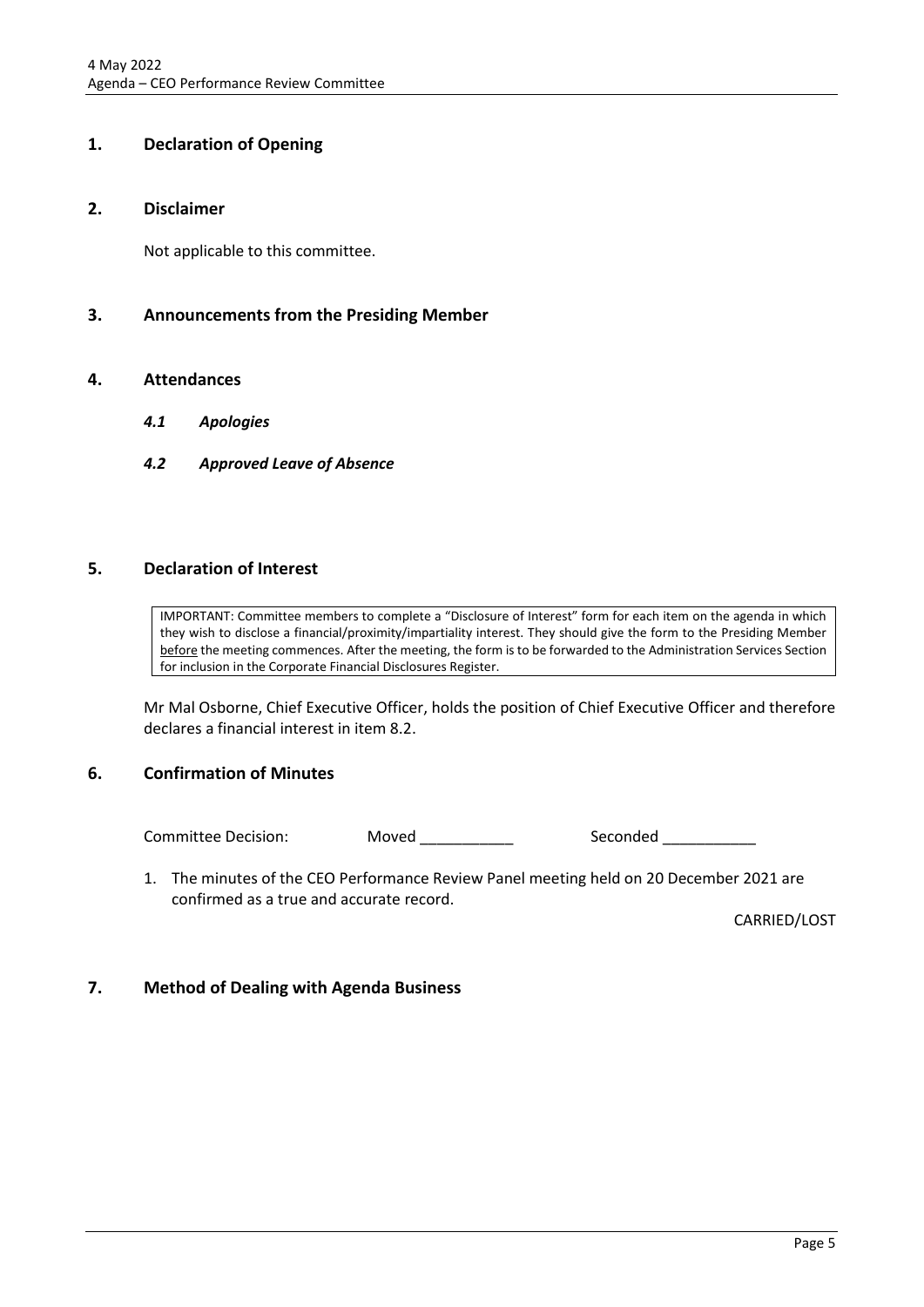## <span id="page-5-1"></span><span id="page-5-0"></span>**8. Reports**

#### **8.1 CEO Performance Criteria FY2022-23**

| <b>File Ref:</b>            | COB/515                                                            |                             |  |
|-----------------------------|--------------------------------------------------------------------|-----------------------------|--|
| <b>Applicant/Proponent:</b> | Internal                                                           |                             |  |
| <b>Responsible Officer:</b> | Jordan Hunt, Team Leader Project Management Office                 |                             |  |
| <b>Responsible Manager:</b> | Shae Phillips, Manager Strategy, Projects and Communication        |                             |  |
| Executive:                  | Karin Strachan, Director Strategy and Organisational Performance   |                             |  |
| <b>Authority/Discretion</b> | Advocacy                                                           | Review                      |  |
|                             | Executive/Strategic                                                | Quasi-Judicial              |  |
|                             | ⊠<br>Legislative                                                   | <b>Information Purposes</b> |  |
|                             |                                                                    |                             |  |
| <b>Attachments:</b>         | Confidential Appendix 8.1: Proposed CEO Performance Criteria 2022- |                             |  |
|                             | 23FY                                                               |                             |  |

#### **Summary**

This report considers the development process undertaken by Council Members and the proposed set of CEO Key Performance Criteria for the 2022-23 Financial year for endorsement by Council via the CEO Performance Review Committee.

#### **Executive Recommendation**

That the CEO Performance Review Committee recommends that Council:

- 1. Notes the methodology and conduction of several workshop on 25th February 2022 and 1st April 2022 respectively with Councillors and the CEO to discuss the 2022-23FY CEO Performance Criteria.
- 2. Notes the workshop/discussion with Councillors on 11th March 2022 regarding clarification around the process and defining of performance criteria.
- 3. Endorses the workshop outcomes between the parties and the CEO's Performance Review Committee deliberations regarding the proposed CEO's Performance Criteria 2022-23FY as documented in **Confidential Appendix 8.1** for use in the 2022 – 2023 FY CEO performance review cycle.

*Voting Requirement: Simple Majority* 

#### **Strategic Relevance**

| Theme 4       | Our City                                                                     |
|---------------|------------------------------------------------------------------------------|
| Goal          | Civic Leadership, partnerships and sound governance in delivery with and for |
|               | the community                                                                |
| Objective 4.4 | A skilled organisation, which exercises responsible asset stewardship, sound |
|               | financial management and exemplary customer service.                         |

### **Regional Impact Statement**

#### Not applicable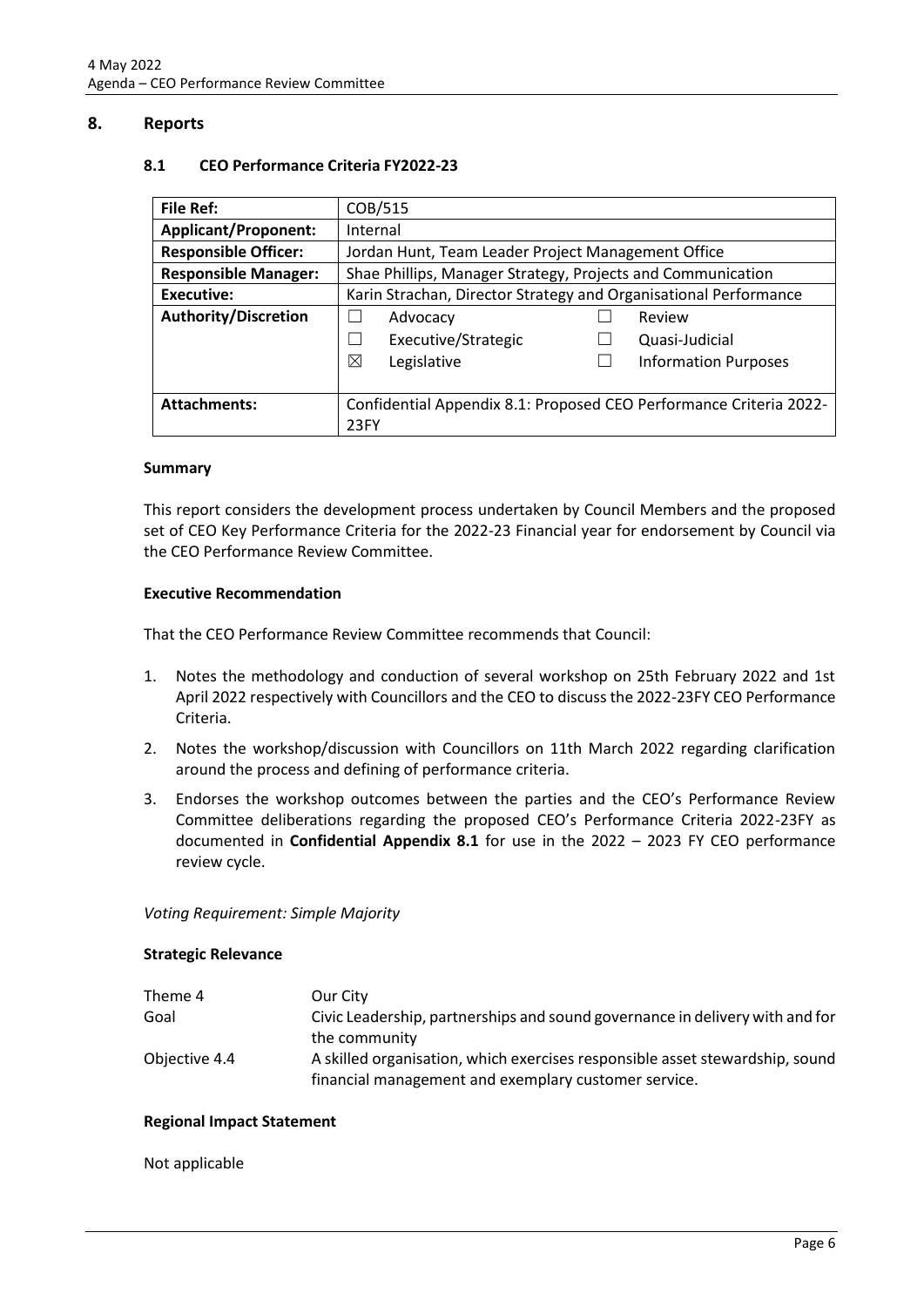## **Background**

Development of CEO's performance criteria is an important task that provides the CEO with clear guidelines about the Council's performance expectations and strategic priorities for the review period to ensure the Council and the CEO are moving in the same direction, and that the CEO is accountable for the agreed priority outcomes.

Ensuring the CEO meets performance expectations is important due to an increased focus on governance accountability generally. Regular reviews provide Council with early warnings of potential issues/concerns and allow resource allocation or expectations to be renegotiated early if required.

The Council appointed Angie Dominish, Senior Consultant from Price Consulting Group Pty Ltd to assist the Council and CEO with the CEO performance criteria setting process by:

- facilitating 2 workshops with Elected Members and CEO,
- an additional workshop with Elected Members, and
- preparation of a Summary Report to Council on the final key performance criteria report through the CEO Performance Review Panel.

### **Council Policy Compliance**

The Council Policy CEO Performance and Salary Review authorises the CEO Performance Review Panel to undertake the CEO Performance Review and report findings and recommendations to Council.

#### **Legislative Compliance**

### *Local Government Act 1995*

Sections 5.38 and 5.39(3)(b) of the Local Government Act 1995, which requires that:

- The performance of the CEO be reviewed at least once a year,
- The CEO will have a written contract of employment, which shall include performance criteria for the purpose of conducting a review,

and

• A Local Government is to consider each review on the performance of the CEO carried out under section 5.38 and is to accept the review, with or without modification, or to reject the review.

## *Local Government (Administration) Regulations 1996*

Clause 4 of the CEO's contract of employment requires that a performance review be undertaken at least annually, and more frequently if Council or the CEO perceives there is a need to do so, and that the review references Performance Criteria that are agreed in writing by the parties.

### **Officer Comments**

The proposed CEO's Performance Criteria have been developed for the 2022/2023 FY performance review cycle in consultation with Council Members and the CEO in line with legislative and regulatory requirements. The performance criteria are aligned to the planning and budget cycle to enable key priorities to be progressed in line with the City's direction and resourcing framework.

The proposed CEO Key Performance Criteria for 2022/2023 are **attached** at confidential Appendix 8.1. These performance criteria once endorsed will form the basis for the 2022/2023 FY CEO performance review cycle.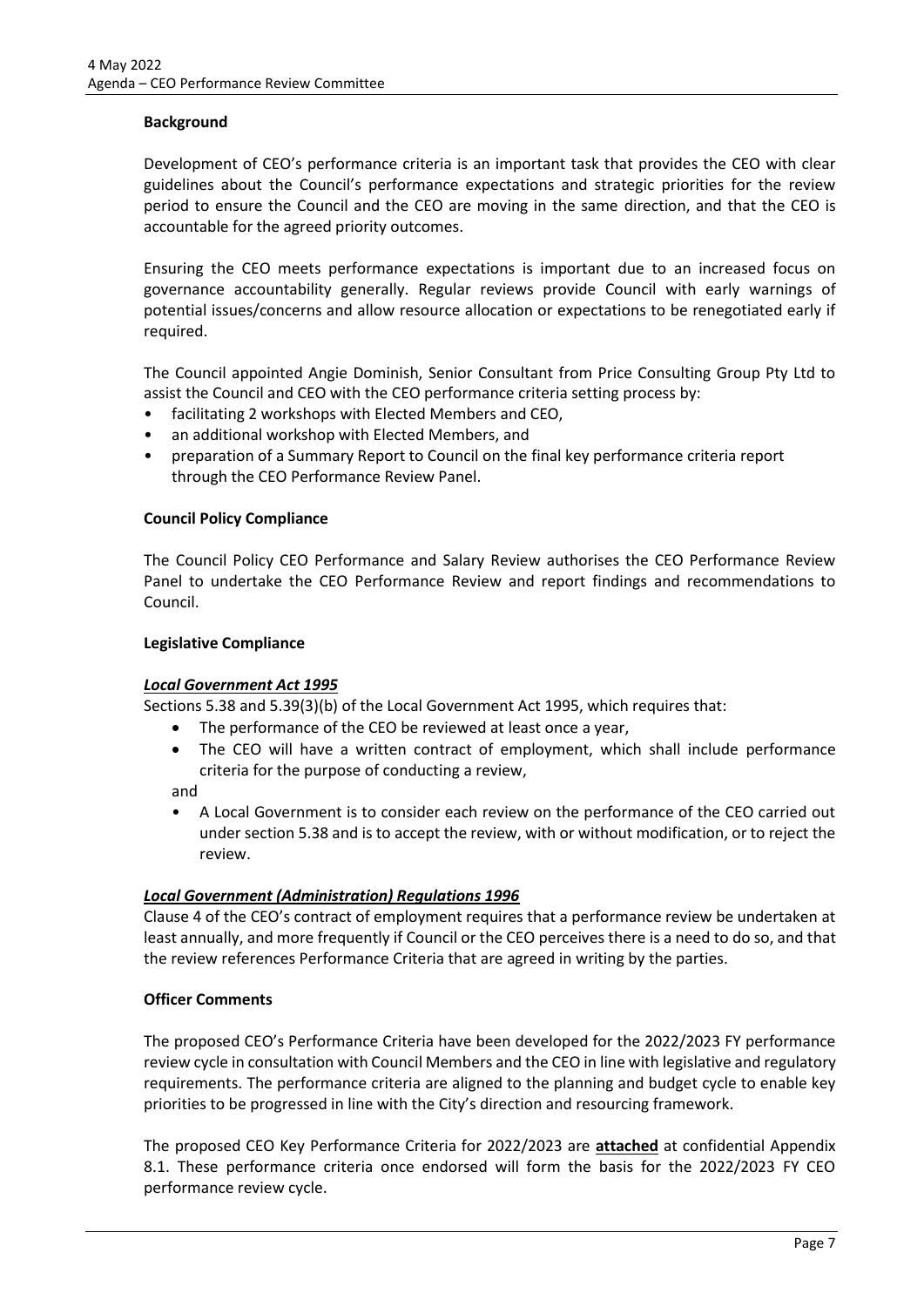## **Analysis of Financial and Budget Implications**

Not applicable.

## **Community Consultation**

Not applicable.

## **Elected Member/Officer Consultation**

Ms Dominish conducted 2 workshops (25 February and 1 April 2022) with Elected Members and the Executive Team, and an additional workshop with Elected Members (11 March 2022) to confirm the approach regarding the setting of strategic performance criteria and to define the performance requirements for the criterion relating to the delivery of strategic and corporate plan outcomes.

## **Applicant Consultation**

Not applicable

## **Timeline: Council Decision Implementation**

Upon adopted by Council, the CEO Performance Criteria will form the basis for the 2022/2023 FY performance review cycle.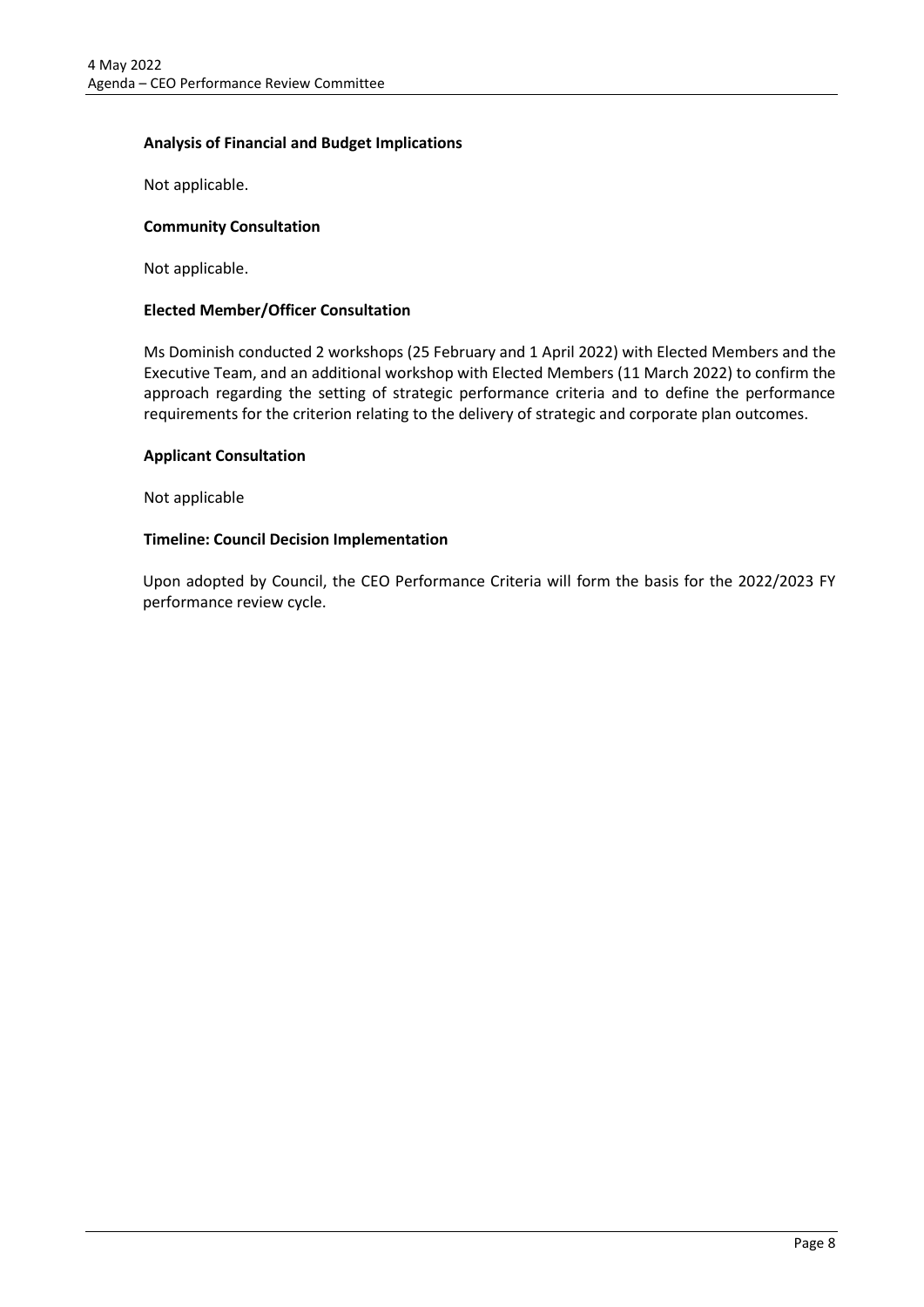## <span id="page-8-0"></span>**8.2 CEO Remuneration Review 2021**

| <b>File Ref:</b>            | COB/515                                                          |  |
|-----------------------------|------------------------------------------------------------------|--|
| <b>Applicant/Proponent:</b> | Internal                                                         |  |
| <b>Responsible Officer:</b> | Leanne French, Senior Governance and Risk Officer                |  |
| <b>Responsible Manager:</b> | Greg Golinski, Manager Governance                                |  |
| Executive:                  | Karin Strachan, Director Strategy and Organisational Performance |  |
| <b>Authority/Discretion</b> | Review<br>Advocacy                                               |  |
|                             | Executive/Strategic<br>Quasi-Judicial                            |  |
|                             | ⊠<br><b>Information Purposes</b><br>Legislative                  |  |
|                             |                                                                  |  |
| <b>Attachments:</b>         | Appendix CRUSC-1: CEO Remuneration Review 2021                   |  |

This report is confidential in accordance with section 5.23(2)(a) of the *Local Government Act 1995,*  which permits the meeting to be closed to the public for business relating to the following:

### *(a) A matter affecting an employee or employees*

A confidential report and recommendation will be circulated to members **under separate cover** (Confidential Report CRSUC-1). The report is not for publication.